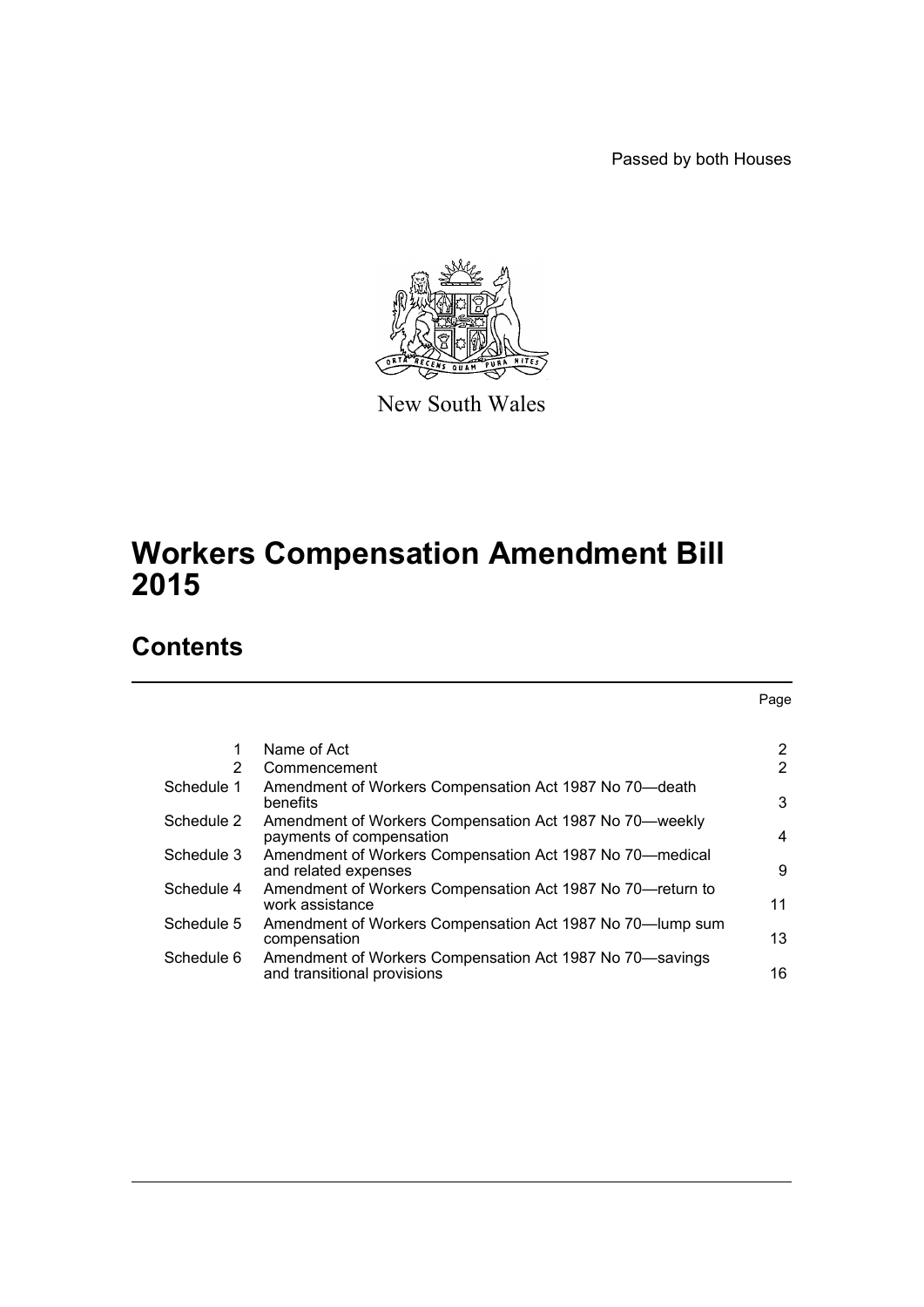*I certify that this public bill, which originated in the Legislative Assembly, has finally passed the Legislative Council and the Legislative Assembly of New South Wales.*

> *Clerk of the Legislative Assembly. Legislative Assembly, Sydney,* , 2015



New South Wales

# **Workers Compensation Amendment Bill 2015**

Act No , 2015

An Act to amend the *Workers Compensation Act 1987* to make further provision with respect to the reform of the NSW workers compensation scheme.

See also the *State Insurance and Care Governance Act 2015*.

*I have examined this bill and find it to correspond in all respects with the bill as finally passed by both Houses.*

*Assistant Speaker of the Legislative Assembly.*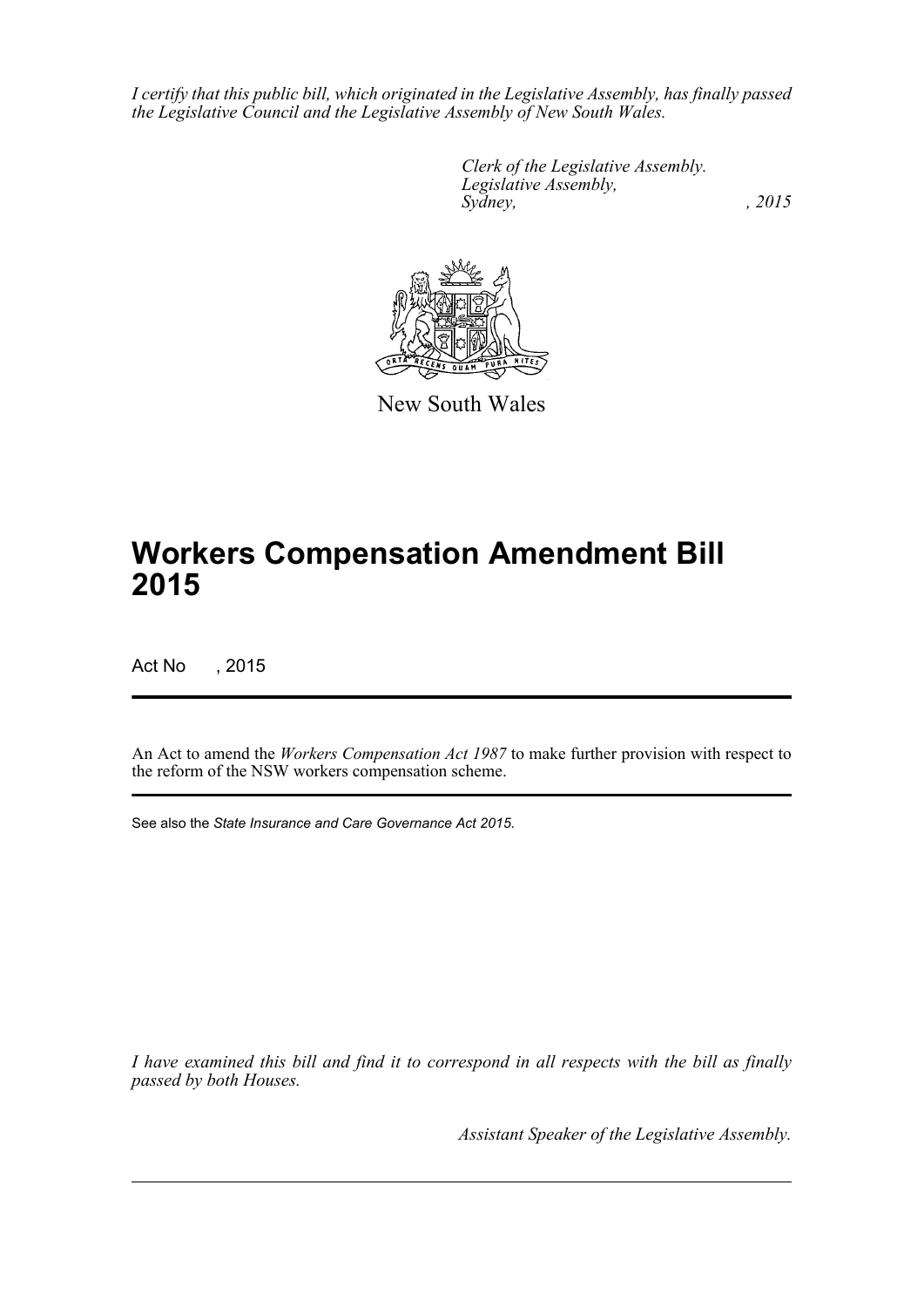# <span id="page-2-0"></span>**The Legislature of New South Wales enacts:**

#### **1 Name of Act**

This Act is the *Workers Compensation Amendment Act 2015*.

#### <span id="page-2-1"></span>**2 Commencement**

- (1) This Act commences on a day or days to be appointed by proclamation, except as provided by subsection (2).
- (2) The following provisions of this Act commence on the date of assent to this Act:
	- (a) Schedule 2 [1],
	- (b) Schedule 3 [1]–[3],
	- (c) Schedule 6.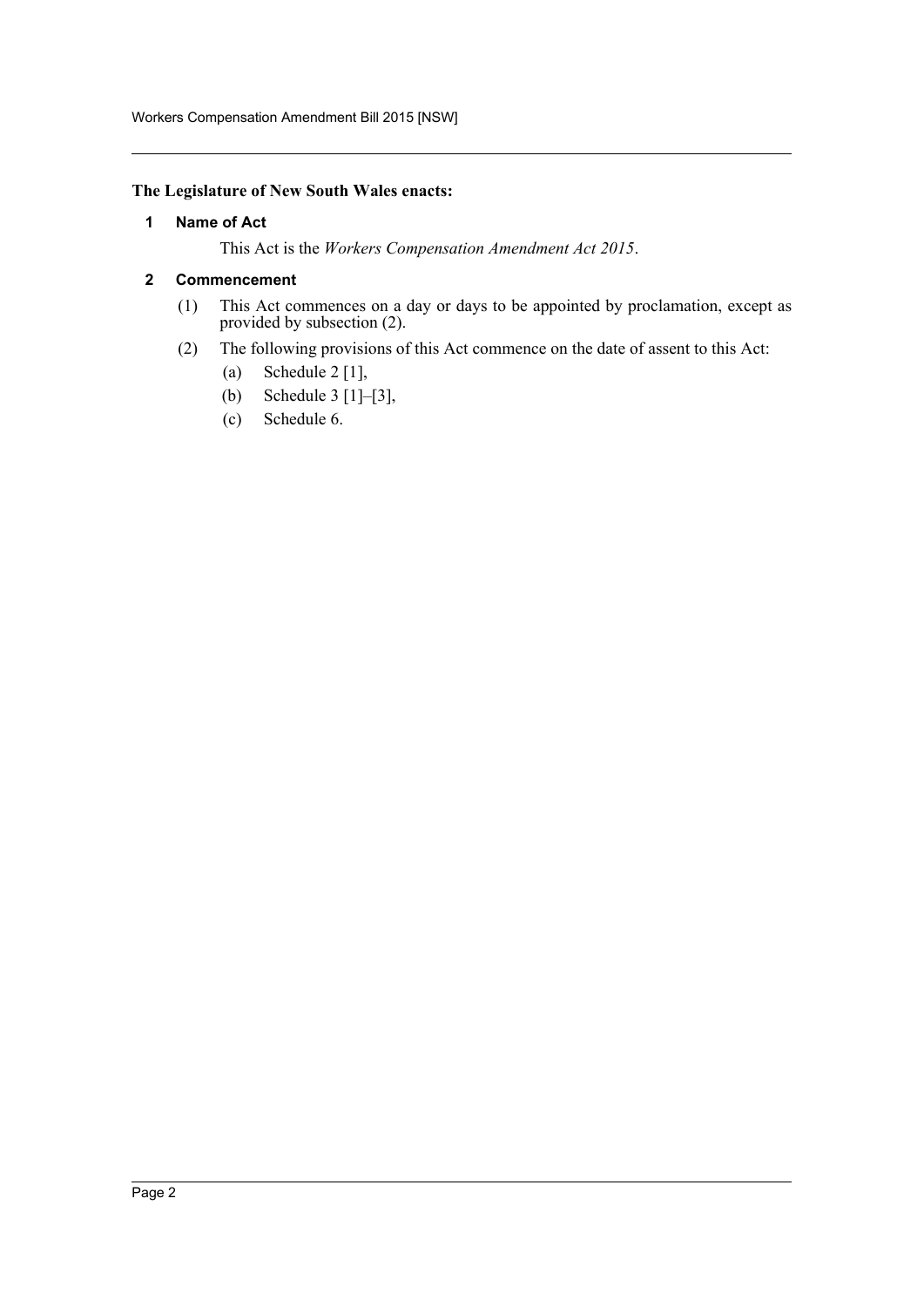# <span id="page-3-0"></span>**Schedule 1 Amendment of Workers Compensation Act 1987 No 70—death benefits**

# **[1] Section 25 Death of worker leaving dependants**

Omit "\$425,000" from section 25 (1) (a). Insert instead "\$750,000".

# **[2] Section 26 Funeral expenses** Omit "\$9,000". Insert instead "\$15,000".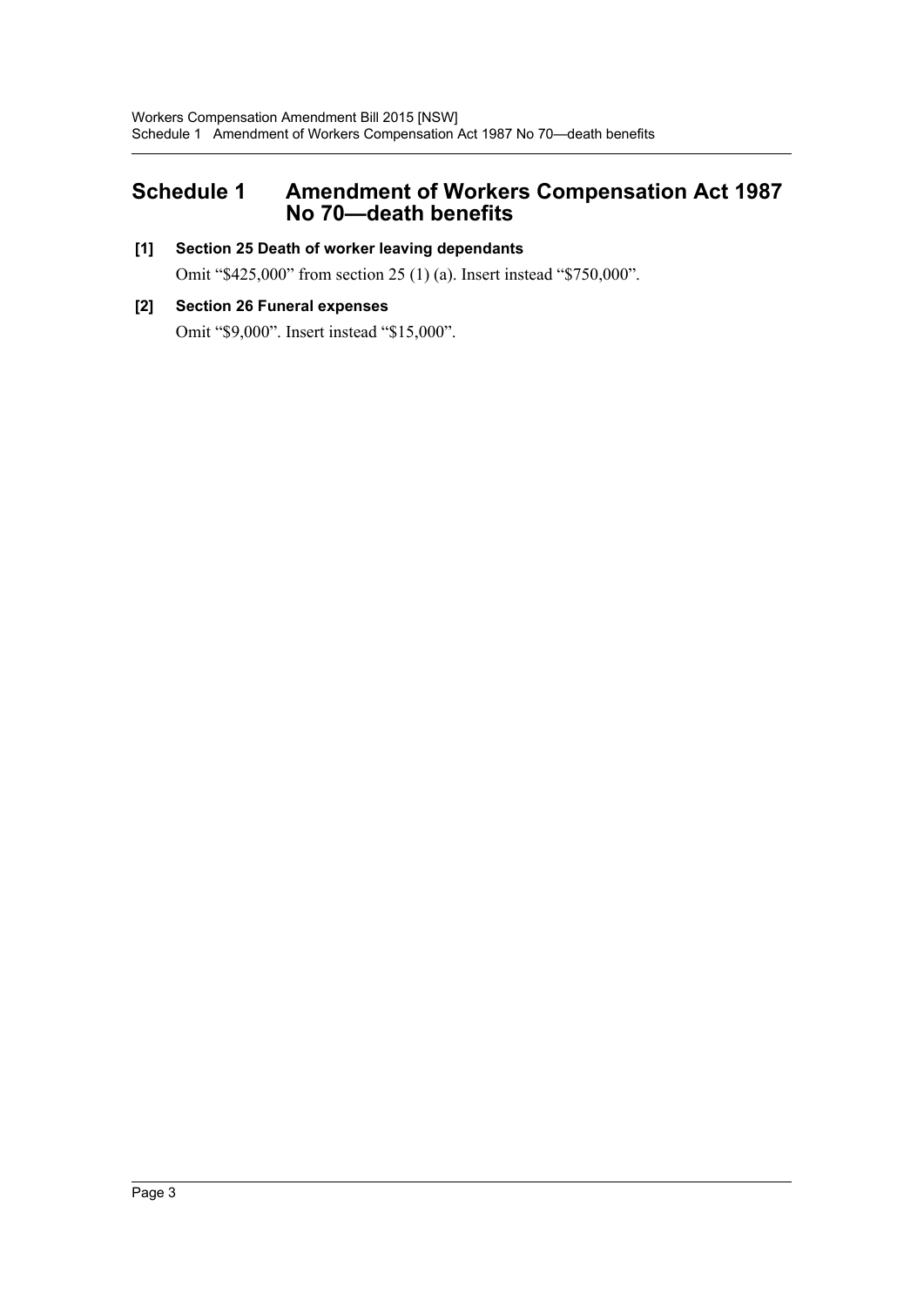# <span id="page-4-0"></span>**Schedule 2 Amendment of Workers Compensation Act 1987 No 70—weekly payments of compensation**

# **[1] Section 32A Definitions**

Omit paragraph (b) of the definition of *seriously injured worker*. Insert instead:

(b) an assessment of the degree of permanent impairment is pending and has not been made because an approved medical specialist has declined to make the assessment on the basis that maximum medical improvement has not been reached and the degree of permanent impairment is not fully ascertainable, or

**Note.** Paragraph (b) no longer applies once the degree of permanent impairment has been assessed.

#### **[2] Section 32A, definition of "seriously injured worker"**

Omit "*seriously injured worker*" from the definition.

Insert instead "*worker with highest needs*", and transfer the definition to the end of the section.

#### **[3] Section 32A, definition of "worker with high needs"**

Insert in alphabetical order:

*worker with high needs* means a worker whose injury has resulted in permanent impairment and:

- (a) the degree of permanent impairment has been assessed for the purposes of Division 4 to be more than 20%, or
- (b) an assessment of the degree of permanent impairment is pending and has not been made because an approved medical specialist has declined to make the assessment on the basis that maximum medical improvement has not been reached and the degree of permanent impairment is not fully ascertainable, or

**Note.** Paragraph (b) no longer applies once the degree of permanent impairment has been assessed.

(c) the insurer is satisfied that the degree of permanent impairment is likely to be more than 20%,

and includes a worker with highest needs.

#### **[4] Section 38 Special requirements for continuation of weekly payments after second entitlement period (after week 130)**

Insert "(other than a worker with high needs)" after "A worker" in section 38 (3).

## **[5] Section 38 (3A)**

Insert after section 38 (3):

(3A) A worker with high needs who is assessed by the insurer as having current work capacity is entitled to compensation after the second entitlement period only if the worker has applied to the insurer in writing (in the form approved by the Authority) no earlier than 52 weeks before the end of the second entitlement period for continuation of weekly payments after the second entitlement period.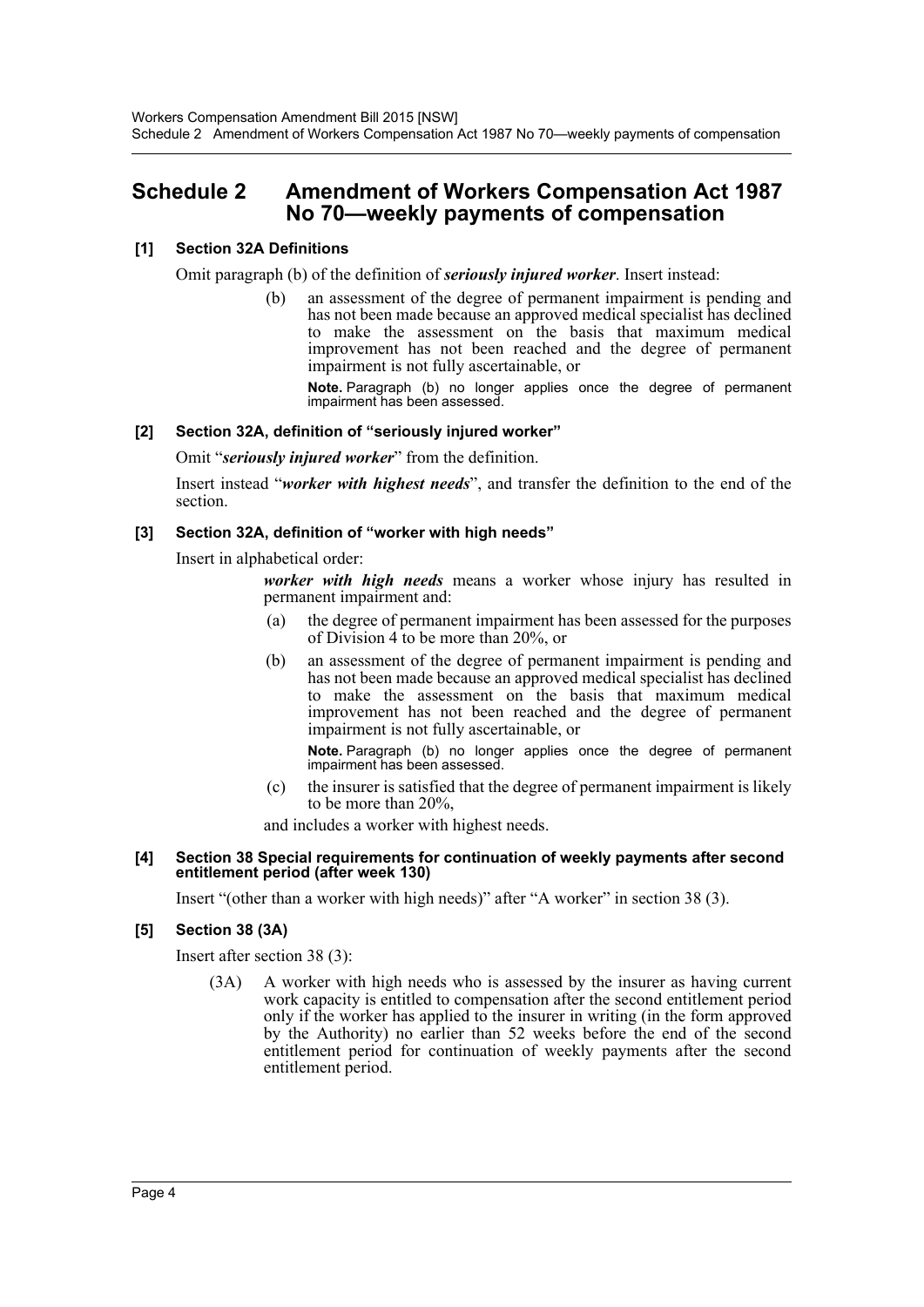### **[6] Sections 38 (5) and 44A (4)**

Omit "seriously injured worker" wherever occurring.

Insert instead "worker with highest needs".

#### **[7] Section 38A**

Insert after section 38:

#### **38A Special provision for workers with highest needs**

- (1) If the determination of the amount of weekly payments of compensation payable to a worker with highest needs in accordance with this Subdivision results in an amount that is less than \$788.32, the amount is to be treated as \$788.32.
- (2) If the amount specified in subsection (1) is varied by operation of Division 6A, a weekly payment of compensation payable to a worker with highest needs before the date on which the variation takes effect is, for any period of incapacity occurring on and after that date, to be determined by reference to that amount as so varied.

#### **[8] Section 43 Work capacity decisions by insurers**

Omit "section 44" from section 43 (1). Insert instead "section 44BB".

#### **[9] Section 44 Review of work capacity decisions**

Omit "(an *internal review*)" from section 44 (1) (a).

#### **[10] Section 44 (2A)**

Insert after section 44 (2):

(2A) The insurer is to notify the worker of the decision on an internal review as soon as practicable after the review is conducted.

#### **[11] Section 44 (4) and (6)**

Omit the subsections.

#### **[12] Section 44 (5)**

Omit "the subject of a review under this section" Insert instead "stayed".

#### **[13] Section 44**

Transfer section 44 (renumbered as section 44BB) to Subdivision 3A of Division 2 of Part 3 (as inserted by item [14]) and insert it after section 44BA.

## **[14] Part 3, Division 2, Subdivision 3A**

Insert after section 44B:

# **Subdivision 3A Review of work capacity decisions**

#### **44BA Definitions**

In this Subdivision: *internal review* means a review by an insurer under section 44BB. *original decision* means a work capacity decision that is the subject of a review under section 44BB.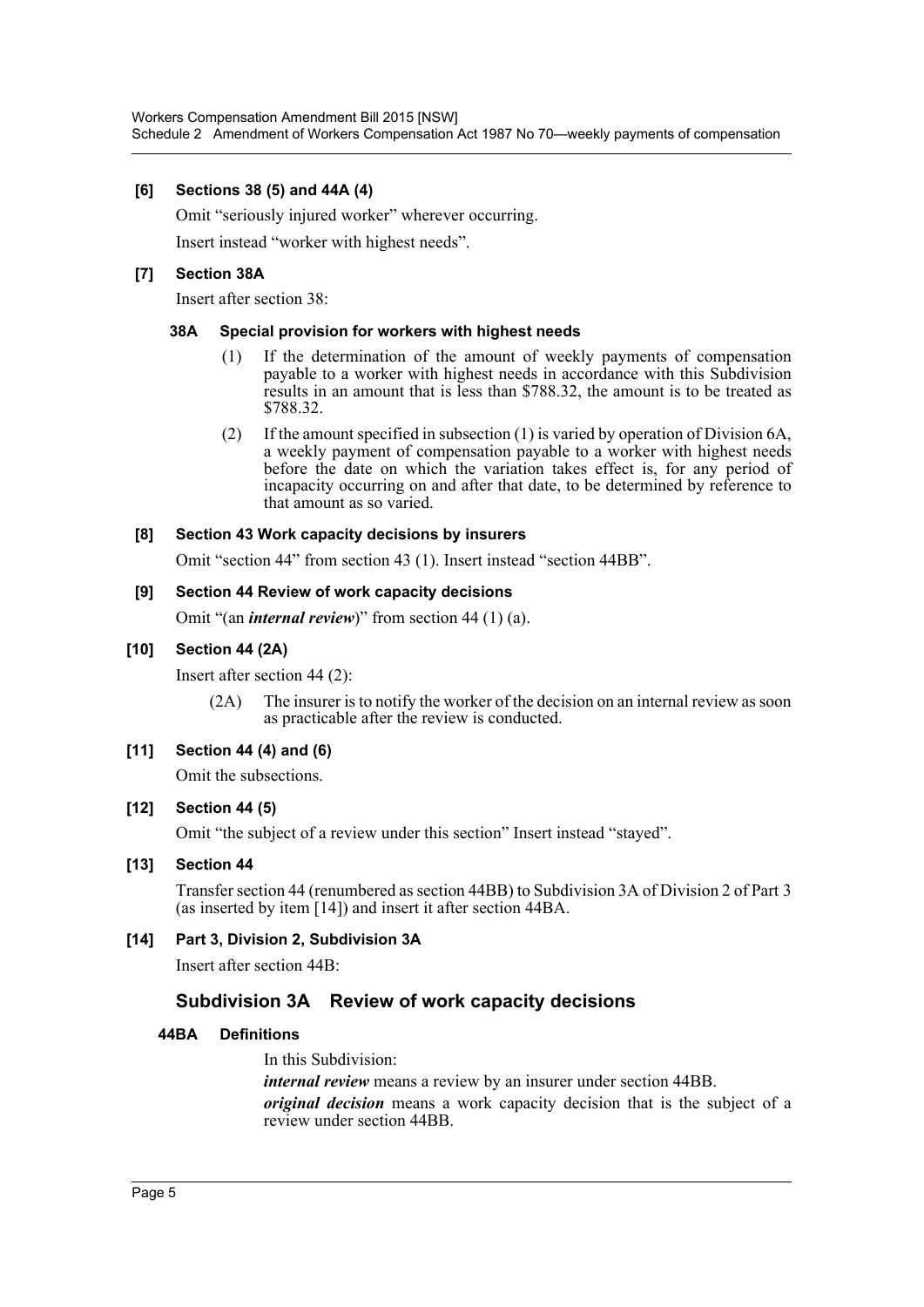*required period of notice*, in relation to the discontinuation of payment of compensation to a worker, or the reduction of the amount of compensation payable to the worker, means the required period of notice for the purposes of section 54 with respect to the discontinuation or reduction.

*review decision* means a work capacity decision made by an insurer as a result of a review under section 44BB.

#### **44BC Stay of work capacity decisions**

- (1) A review of a work capacity decision in respect of a worker operates to stay the decision that is the subject of the review and prevents the taking of action by an insurer based on the decision while the decision is stayed.
- (2) However, a review operates to stay the decision that is the subject of the review only if the application for review is made by the worker within 30 days after the day on which the worker is notified (or required under section 44BB to be notified) of:
	- (a) the work capacity decision to be reviewed (in the case of an application for internal review), or
	- (b) the decision on the internal review (in the case of an application for review by the Authority), or
	- (c) the findings of the merit review (in the case of an application for review by the Independent Review Officer).
- (3) A stay operates from the time the application for review is made until the worker is notified of the findings of the review (or the application for review is withdrawn).

**Note.** After a stay is lifted, weekly payments of compensation must not be discontinued or reduced in accordance with the original decision (or any decision resulting from the review of that decision) until the required period of notice under section 54 has expired. See sections 44BD and 44BE for the effect of a review on that notice period.

(4) A stay of an original decision to discontinue, or reduce an amount of, compensation does not operate to extend the required period of notice with respect to the discontinuation or reduction.

**Note.** In some circumstances, a new period of notice will commence when a worker is notified of a discontinuation or reduction resulting from a review. See section 44BD.

#### **44BD Effect of review decision on notice period**

- (1) In the application of section 54 to a discontinuation, or reduction of the amount, of payments of compensation as a result of a review decision (whether or not the review decision is less favourable to the worker than the original decision):
	- (a) no regard is to be had to any period of notice given to the worker in respect of any discontinuation or reduction before the date on which the worker is notified of the review decision, and
	- (b) the required period of notice commences on that date.
- (2) This section does not apply to a discontinuation or reduction as a result of a review decision that affirms an original decision with respect to the discontinuation or reduction.

**Note.** See section 44BE for the effect of the affirmation of an original decision on the required period of notice.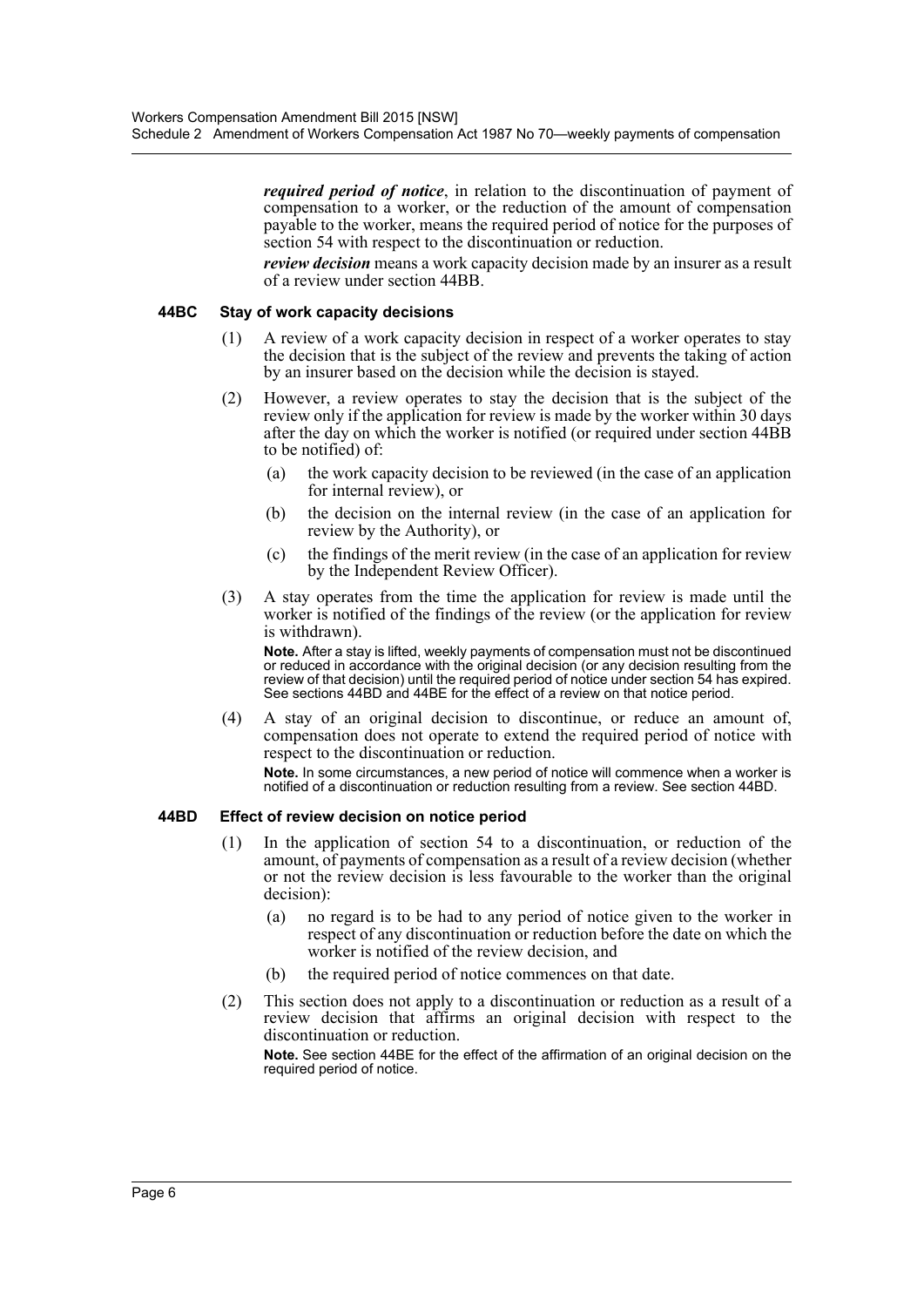#### **44BE Effect of affirmation or withdrawal on notice period**

- (1) The required period of notice with respect to a discontinuation or reduction of compensation is not affected by:
	- (a) a review decision that affirms an original decision with respect to the discontinuation or reduction, or
	- (b) the withdrawal of an application for review under section 44BB of the original decision with respect to the discontinuation or reduction.
- (2) Accordingly, the original decision (and any affirming review decision) takes effect on the later of:
	- (a) the date on which the worker is notified of the review decision, or withdraws the application for review, or
	- (b) the date on which the required period of notice in respect of the discontinuation or reduction to which the original decision relates expires.

#### **44BF Legal costs**

- (1) A legal practitioner is not entitled to be paid or recover any amount for a legal service provided to a worker or an insurer in connection with a review if:
	- (a) the review is of a prescribed class, or
	- (b) the regulations do not fix any maximum costs for providing the legal service to the worker or insurer in connection with the review.
- (2) Despite section 341 of the 1998 Act, the regulations may provide that, in prescribed circumstances, a party to a review under this Subdivision (other than an internal review) is to bear the other party's costs in connection with the review.

#### **[15] Section 52 Termination of weekly payments on retiring age**

Insert "first anniversary of the" after "after the" in section 52 (2) (a).

#### **[16] Section 54 Notice required before termination or reduction of payment of weekly compensation**

Insert at the end of the section:

**Note.** See sections 44BD and 44BE for the effect of a review under section 44BB on the required period of notice.

#### **[17] Section 58A**

Insert after section 58:

#### **58A Regulations**

The regulations may make provision for or with respect to the following:

- (a) varying the method by which pre-injury average weekly earnings are to be calculated under this Subdivision in respect of a worker or class of workers,
- (b) prescribing a benefit, or class of benefit, as a non-pecuniary benefit for the purposes of this Division,
- (c) prescribing a payment, allowance, commission or other amount, or class of amount, as a base rate of pay exclusion for the purposes of this Division.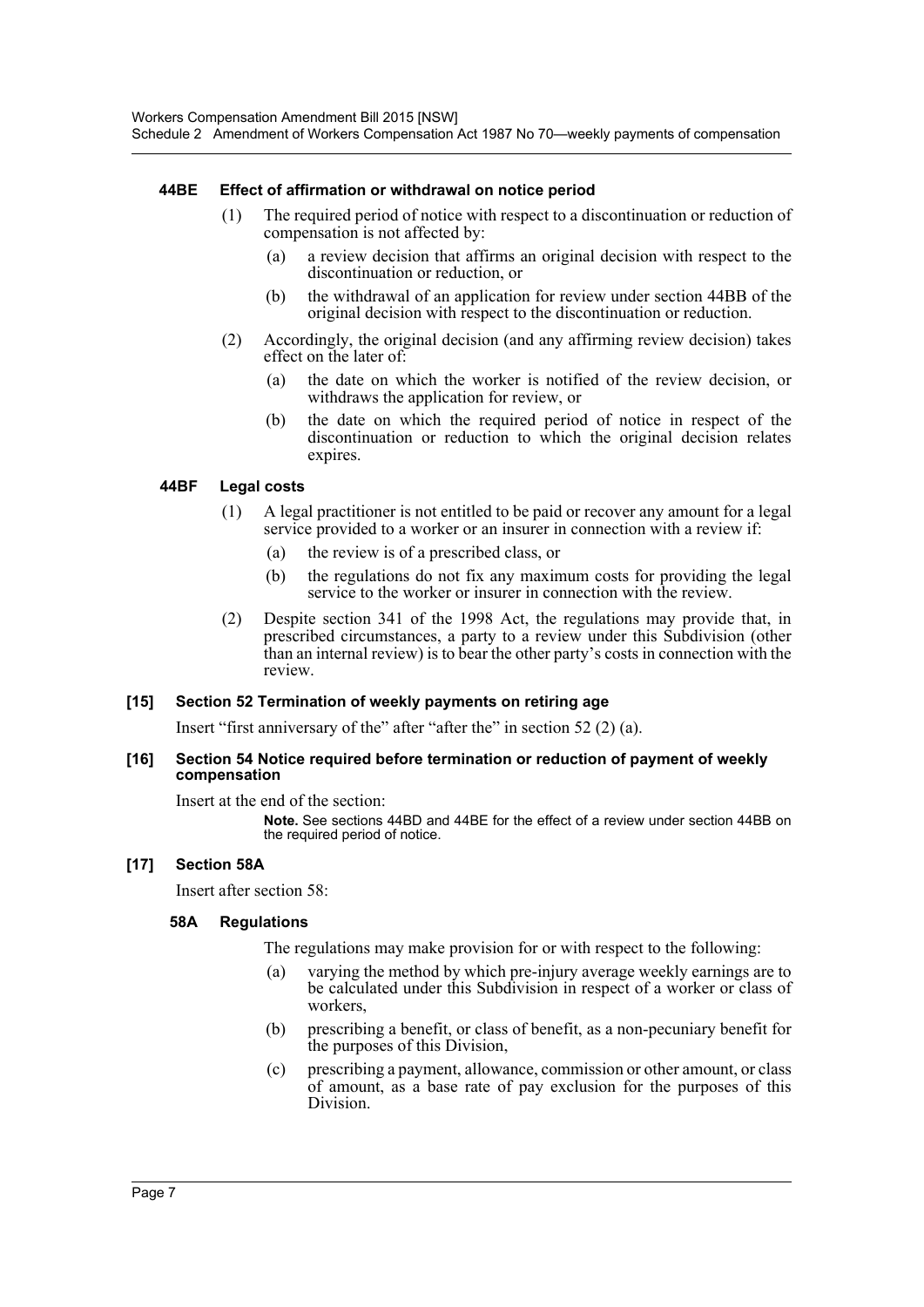#### **[18] Section 79 Definitions**

Omit "number 212.1" from paragraph (a) of the definition of *base index number*.

Insert instead "latest index number in relation to the adjustment date of 1 October 2015".

#### **[19] Section 82BA**

Insert after section 82B:

#### **82BA Indexation—compensation amount for workers with highest needs**

(1) The amount *A* is to be varied on each review date, in accordance with the formula:

$$
A \times \frac{B}{C}
$$

where:

*A* is the amount of \$788.32 specified in section 38A or, if that amount has been varied in accordance with this section, that amount as last so varied.

*B* is:

- (a) the CPI for the December quarter immediately prior to the review date when the review date is 1 April, or
- (b) the CPI for the June quarter immediately prior to the review date when the review date is 1 October.

*C* is:

- (a) the CPI for the June quarter immediately prior to the review date when the review date is 1 April, or
- (b) the CPI for the December quarter immediately prior to the review date when the review date is 1 October.
- (2) In this section:

*CPI* means the consumer price index (All Groups Index) for Sydney issued by the Australian Statistician.

*review date* means 1 April and 1 October in each year.

- (3) The Minister is to notify, by order published on the NSW legislation website on or before each review date, the amount that is to apply as the amount specified in section 38A as varied in accordance with this section.
- (4) A notification published on the NSW legislation website after a review date for the purposes of the variation required for that review date under this section has effect as if published before that review date.

#### **[20] Section 82C Indexation—no reduction**

Omit "or 82B". Insert instead ", 82B or 82BA".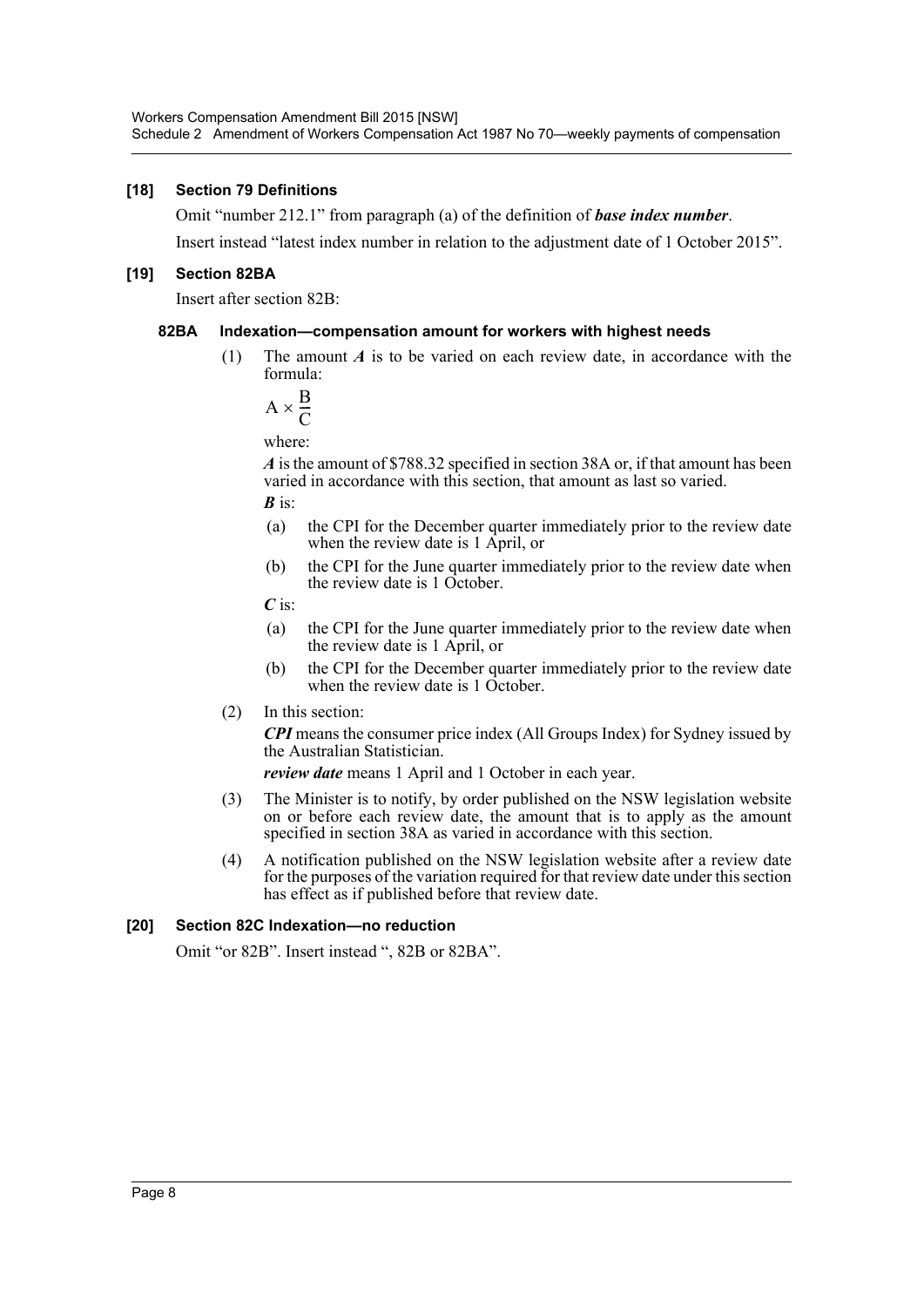# <span id="page-9-0"></span>**Schedule 3 Amendment of Workers Compensation Act 1987 No 70—medical and related expenses**

#### **[1] Section 59A Limit on payment of compensation**

Omit "the worker ceased to be entitled to weekly payments of compensation" from section 59A (2).

Insert instead "the weekly payments of compensation cease to be payable to the worker".

#### **[2] Section 59A (3)**

Omit "a worker becomes entitled to weekly payments of compensation after ceasing to be entitled to compensation under this Division, the worker is once again entitled to compensation under this Division".

Insert instead "weekly payments of compensation become payable to a worker after compensation under this Division ceases to be payable to the worker, compensation under this Division is once again payable to the worker".

## **[3] Section 59A (3A)**

Insert after section 59A (3):

(3A) For the avoidance of doubt, weekly payments of compensation are payable to a worker for the purposes of this section only while the worker satisfies the requirement of incapacity for work and all other requirements of Division 2 that the worker must satisfy in order to be entitled to weekly payments of compensation.

#### **[4] Section 59A**

Omit the section. Insert instead:

#### **59A Limit on payment of compensation**

- (1) Compensation is not payable to an injured worker under this Division in respect of any treatment, service or assistance given or provided after the expiry of the compensation period in respect of the injured worker.
- (2) The compensation period in respect of an injured worker is:
	- (a) if the injury has resulted in a degree of permanent impairment assessed as provided by section 65 to be 10% or less, or the degree of permanent impairment has not been assessed as provided by that section, the period of 2 years commencing on:
		- (i) the day on which the claim for compensation in respect of the injury was first made (if weekly payments of compensation are not or have not been paid or payable to the worker), or
		- (ii) the day on which weekly payments of compensation cease to be payable to the worker (if weekly payments of compensation are or have been paid or payable to the worker), or
	- (b) if the injury has resulted in a degree of permanent impairment assessed as provided by section 65 to be more than 10% but not more than 20%, the period of 5 years commencing on:
		- (i) the day on which the claim for compensation in respect of the injury was first made (if weekly payments of compensation are not or have not been paid or payable to the worker), or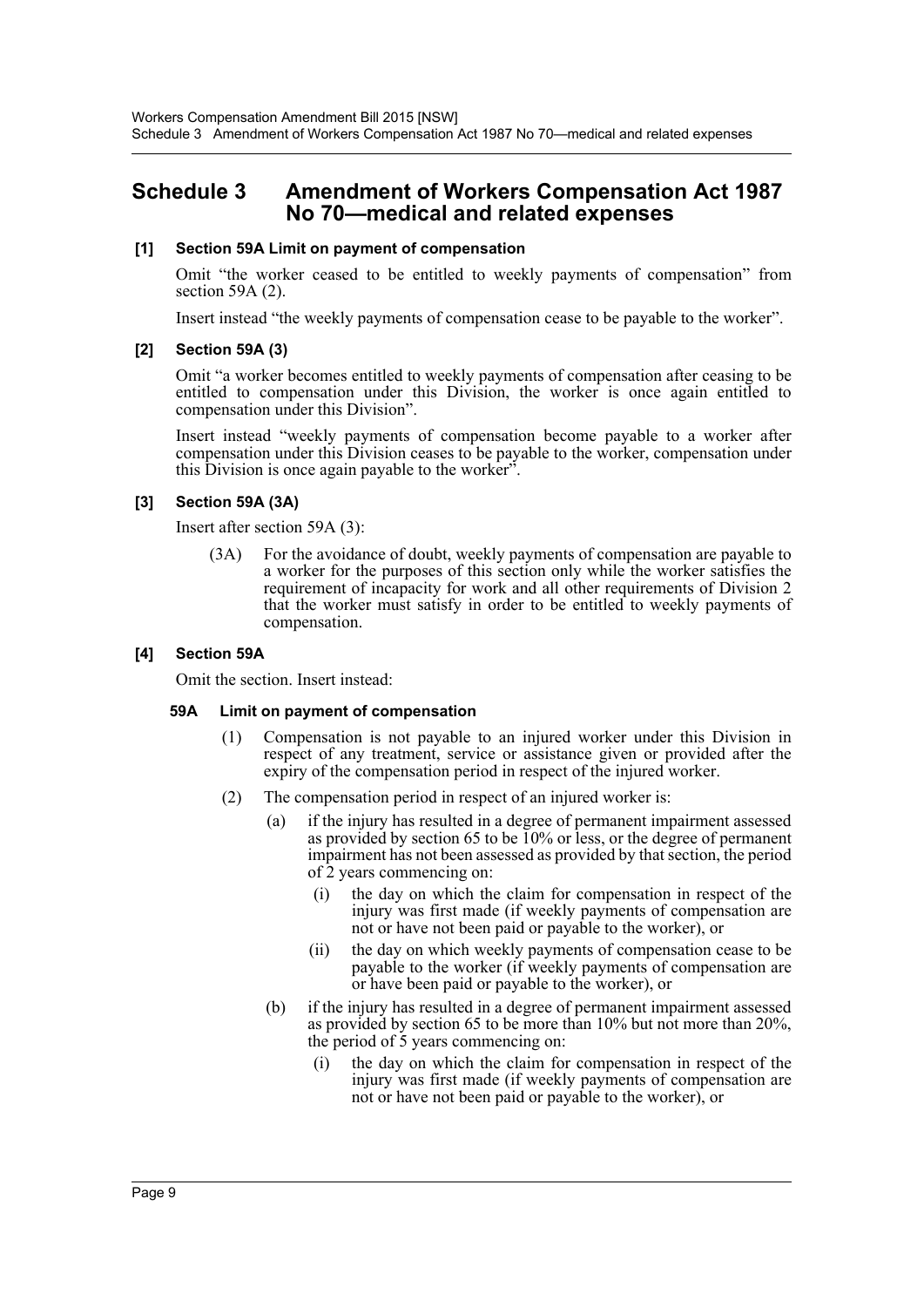- (ii) the day on which weekly payments of compensation cease to be payable to the worker (if weekly payments of compensation are or have been paid or payable to the worker).
- (3) If weekly payments of compensation become payable to a worker after compensation under this Division ceases to be payable to the worker, compensation under this Division is once again payable to the worker but only in respect of any treatment, service or assistance given or provided during a period in respect of which weekly payments are payable to the worker.
- (4) For the avoidance of doubt, weekly payments of compensation are payable to a worker for the purposes of this section only while the worker satisfies the requirement of incapacity for work and all other requirements of Division 2 that the worker must satisfy in order to be entitled to weekly payments of compensation.
- (5) This section does not apply to a worker with high needs (as defined in Division 2).
- (6) This section does not apply to compensation in respect of any of the following kinds of medical or related treatment:
	- (a) the provision of crutches, artificial members, eyes or teeth and other artificial aids or spectacles (including hearing aids and hearing aid batteries),
	- (b) the modification of a worker's home or vehicle,
	- (c) secondary surgery.
- (7) Surgery is *secondary surgery* if:
	- (a) the surgery is directly consequential on earlier surgery and affects a part of the body affected by the earlier surgery, and
	- (b) the surgery is approved by the insurer within 2 years after the earlier surgery was approved (or is approved later than that pursuant to the determination of a dispute that arose within that 2 years).
- (8) This section does not affect the requirements of section 60 (including, for example, the requirement for the prior approval of the insurer for secondary surgery).

#### **[5] Section 60 Compensation for cost of medical or hospital treatment and rehabilitation etc**

Omit "must be referred by the Registrar for assessment under Part 7 (Medical assessment) of Chapter 7 of the 1998 Act, unless the regulations otherwise provide" from section 60 (5).

Insert instead "may be referred by the Registrar for assessment under Part 7 (Medical assessment) of Chapter 7 of the 1998 Act".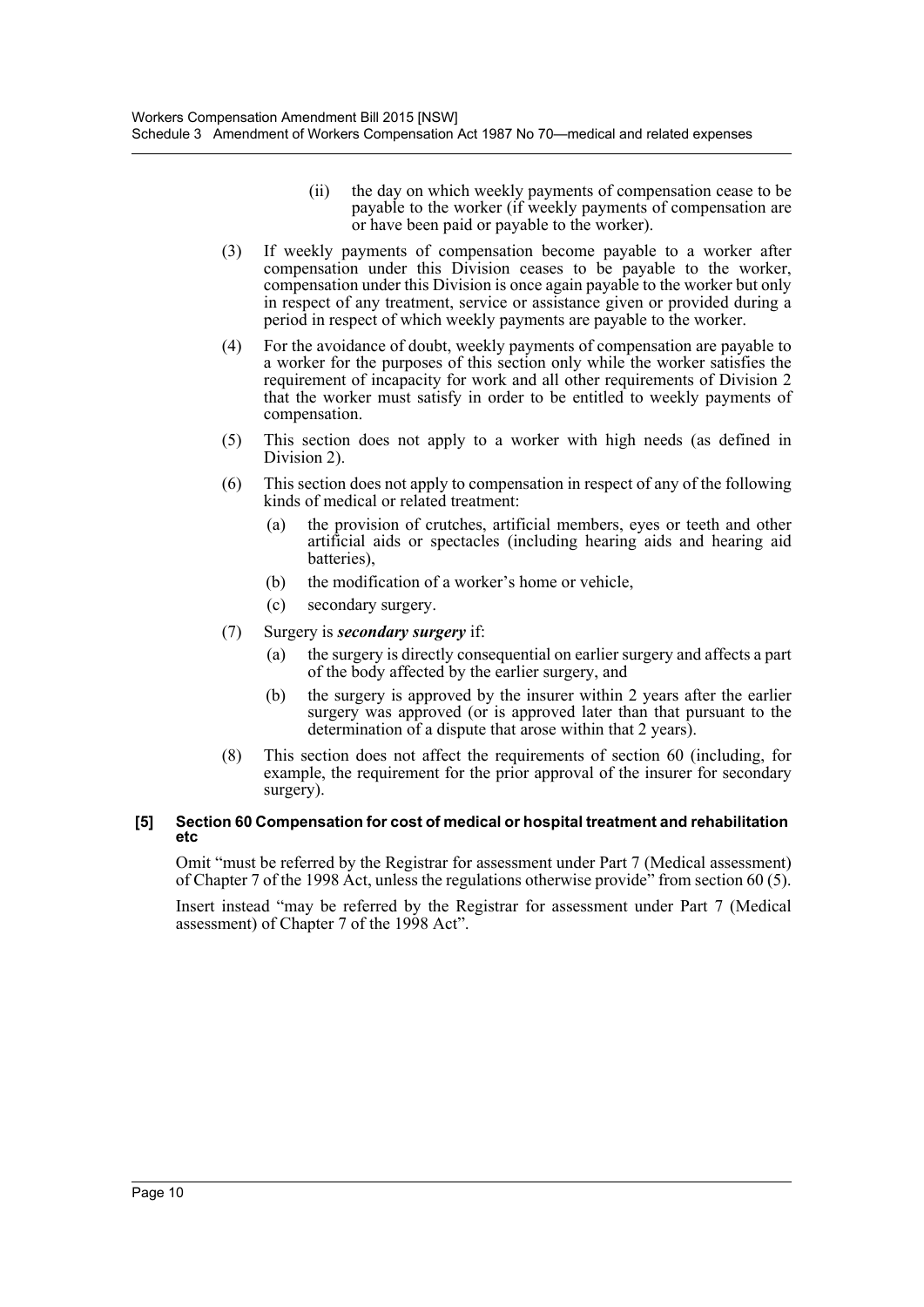# <span id="page-11-0"></span>**Schedule 4 Amendment of Workers Compensation Act 1987 No 70—return to work assistance**

#### **Part 3, Division 3A**

Insert after Division 3 of Part 3:

# **Division 3A Compensation for return to work assistance**

#### **64B Workers returning to work with new employer**

(1) In this section:

*group* means a group constituted under Division 2B of Part 7, but does not include any member of the group in respect of whom a determination under section 175E is in force.

*new employer*, in relation to an injured worker, means any employer other than:

- (a) the pre-injury employer of the worker, or
- (b) an employer who is a member of the same group as the pre-injury employer of the worker.

*pre-injury employer*, in relation to an injured worker, means the employer out of or in the course of employment with whom the injury arose.

*work assistance* means the provision of education or training, transport, child care, clothing, equipment or any similar service or assistance.

- (2) This section applies to an injured worker who:
	- (a) as a result of the injury, is not able to return to work with his or her pre-injury employer, and
	- (b) accepts an offer of employment with a new employer.
- (3) The pre-injury employer of a worker to whom this section applies is liable to pay, subject to and in accordance with the regulations, compensation for the cost of work assistance provided to assist the worker to return to work with a new employer.
- (4) An employer is liable to pay compensation under this section in addition to any other compensation under this Act.
- (5) The maximum amount for which an employer is liable under this section in respect of the injury concerned is \$1,000.
- (6) Without limiting subsection (3), the regulations may make provision for or with respect to the following:
	- (a) limiting the classes of work assistance the employer is liable to pay the cost of under this section,
	- (b) otherwise limiting the circumstances in which an employer is liable to pay for the cost of work assistance under this section.

#### **64C Workers receiving weekly payments**

- (1) This section applies to an injured worker if:
	- (a) the injury has resulted in a degree of permanent impairment assessed for the purposes of Division 4 to be more than 20%, and
	- (b) a weekly payment of compensation has been paid or payable to the worker in respect of the injury for an aggregate period of more than 78 weeks.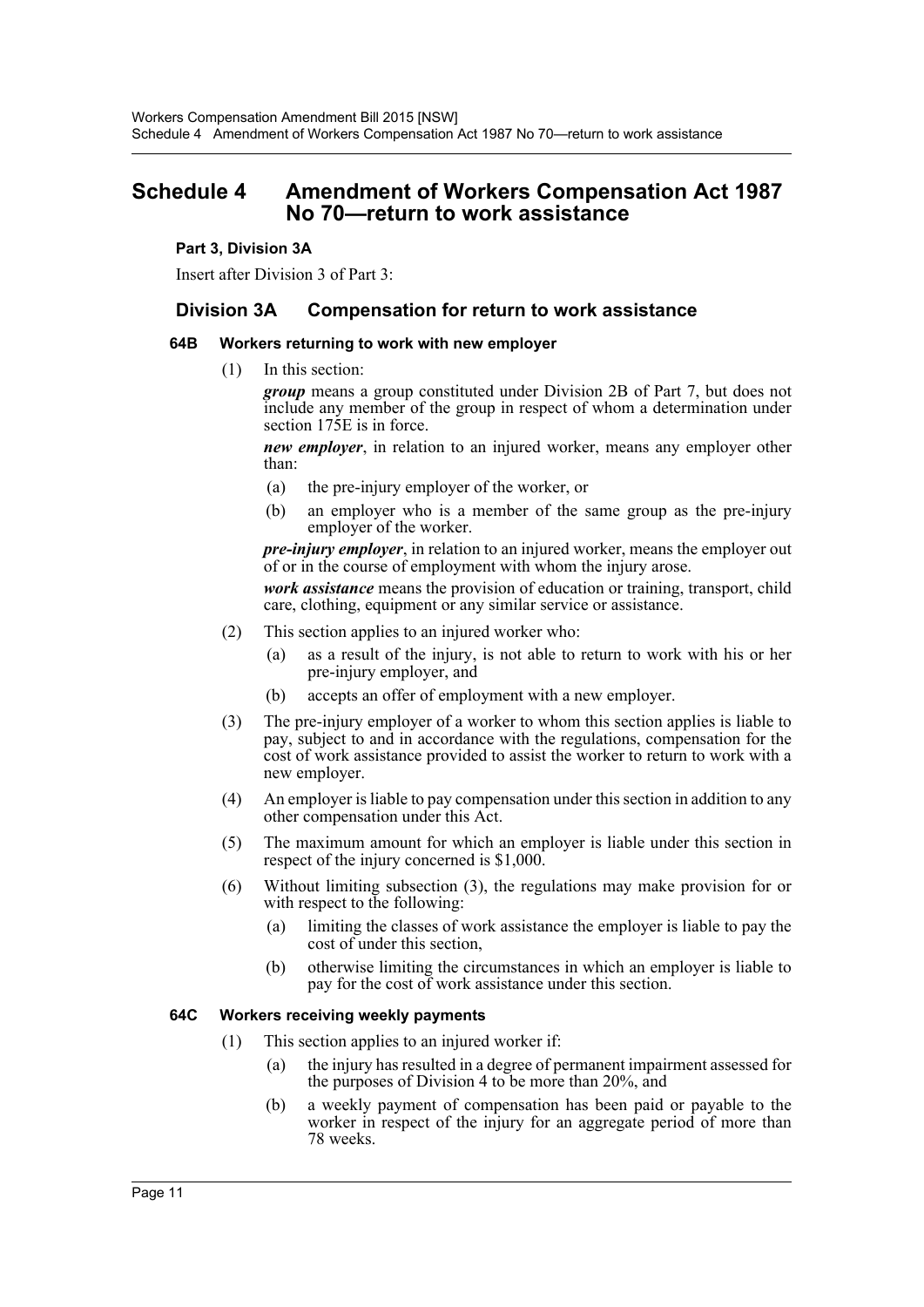- (2) The employer of a worker to whom this section applies is liable to pay, subject to and in accordance with the regulations, compensation for the cost of education or training provided to assist the worker to return to work.
- (3) An employer is liable to pay compensation under this section in addition to any other compensation under this Act.
- (4) The maximum amount for which an employer is liable under this section in respect of the injury concerned is \$8,000.
- (5) Without limiting subsection (2), the regulations may make provision for or with respect to the following:
	- (a) limiting the classes of education or training the employer is liable to pay the cost of under this section,
	- (b) otherwise limiting the circumstances in which an employer is liable to pay for the cost of education or training under this section.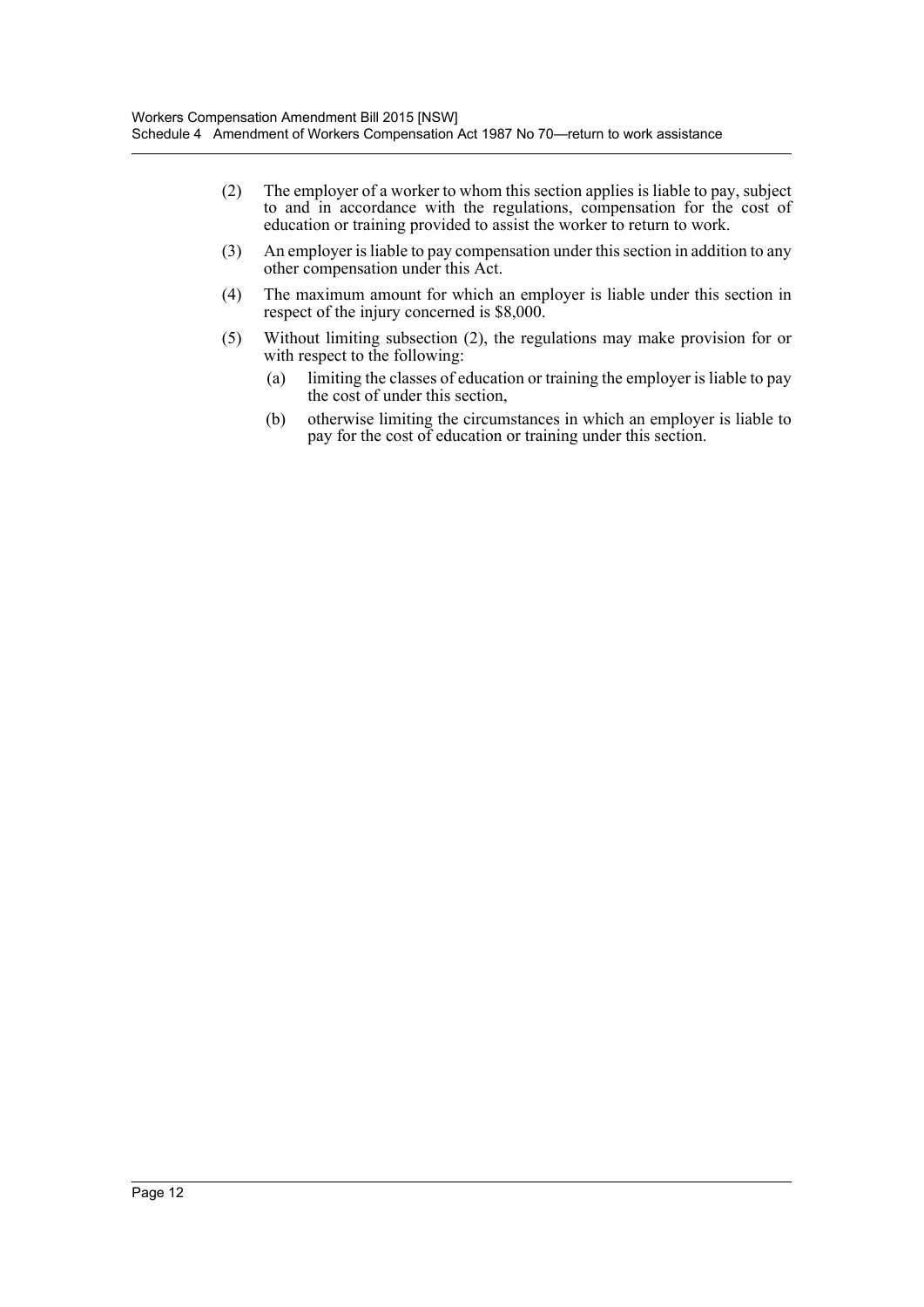# <span id="page-13-0"></span>**Schedule 5 Amendment of Workers Compensation Act 1987 No 70—lump sum compensation**

#### **[1] Section 66 Entitlement to compensation for permanent impairment**

Omit section 66 (2) (b)–(e). Insert instead:

(a) if the degree of permanent impairment is greater than 10% but not greater than 30%, the amount of permanent impairment compensation is to be calculated as follows:

 $$19,540 + [2,940 \times (D - 10)]$ 

(b) if the degree of permanent impairment is greater than 30% but not greater than 50%, the amount of permanent impairment compensation is to be calculated as follows:

 $$78,200 + [ $4,840 \times (D - 30) ]$ 

- (c) if the degree of permanent impairment is greater than 50% but not greater than 55%, the amount of permanent impairment compensation is \$242,010,
- (d) if the degree of permanent impairment is greater than 55% but not greater than 60%, the amount of permanent impairment compensation is \$309,020,
- (e) if the degree of permanent impairment is greater than 60% but not greater than 65%, the amount of permanent impairment compensation is \$376,030,
- (f) if the degree of permanent impairment is greater than 65% but not greater than 70%, the amount of permanent impairment compensation is \$443,030,
- (g) if the degree of permanent impairment is greater than 70% but not greater than 74%, the amount of permanent impairment compensation is \$510,040,
- (h) if the degree of permanent impairment is greater than 74%, the amount of permanent impairment compensation is \$577,050,

#### **[2] Section 66 (2A), examples**

Omit the examples. Insert instead:

**Example 1.** A person suffers 12% permanent impairment. Under subsection (2), the amount of permanent impairment compensation to which he or she is entitled is \$25,420. If the whole of the impairment is to the back, the compensation payable in relation to the back will be the whole \$25,420. Under this subsection, that \$25,420 will be increased by 5%, yielding \$26,691.

**Example 2.** A person suffers 50% permanent impairment. Under subsection (2), the amount of permanent impairment compensation to which he or she is entitled is \$175,000. If two-thirds of the impairment is to the back, the compensation payable in relation to the back will be two-thirds of \$175,000, or \$116,666.67. Under this subsection, that \$116,666.67 will be increased by 5%, yielding \$122,500. The total compensation payable for the impairment will therefore be \$180,833.33.

#### **[3] Section 79 Definitions**

Omit paragraph (b) of the definitions of *adjustable amount* and *base index number*.

#### **[4] Section 81 Rounding off**

Omit ", 66 or 67" from section 81 (1).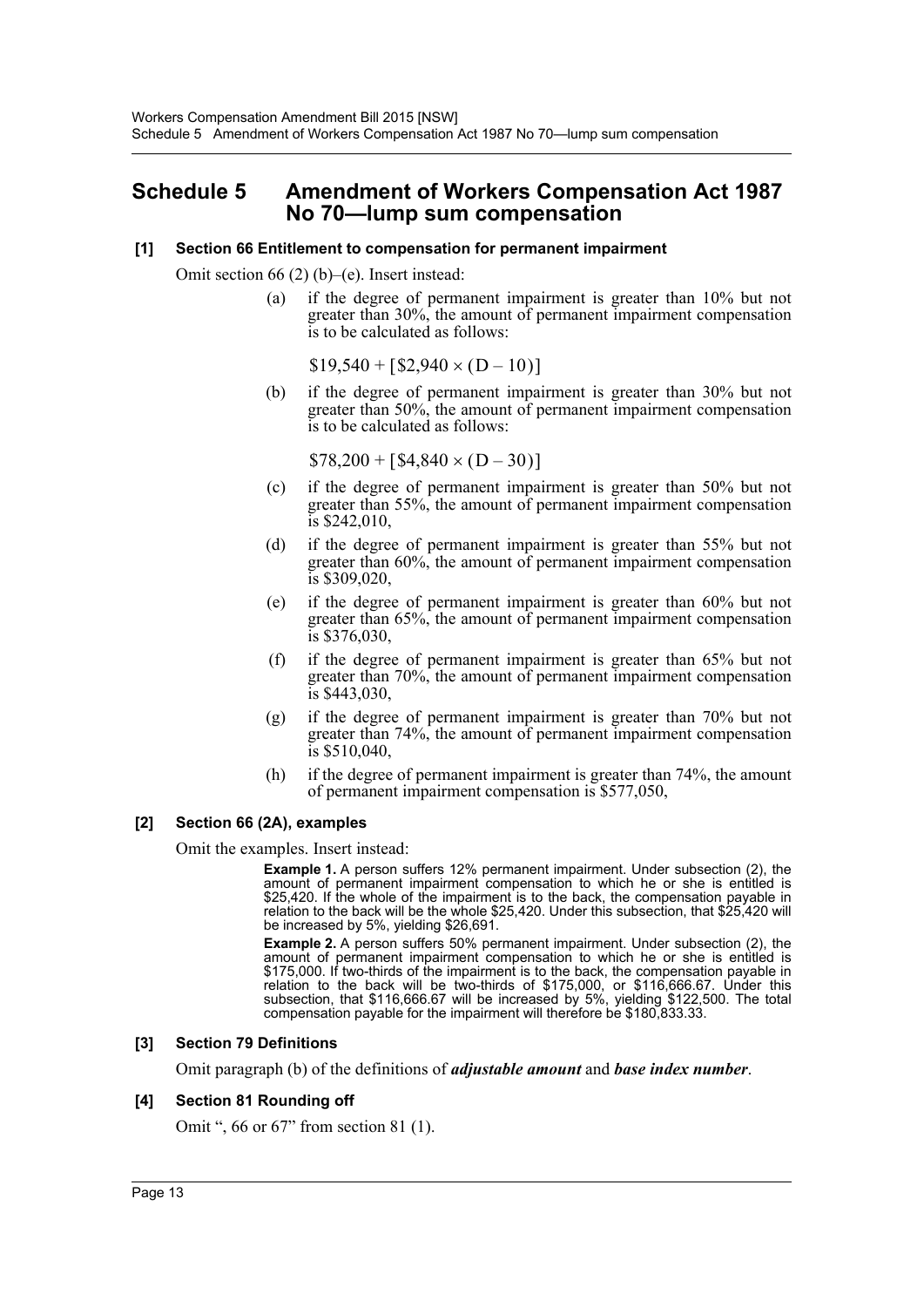#### **[5] Part 3, Division 6B**

Insert after section 82D:

# **Division 6B Indexation of compensation for permanent impairment**

#### **82E Definition**

In this Division:

*variable amount* means each of the amounts specified in section 66 (2) (a)–(h).

#### **82F Indexation—compensation for permanent impairment**

(1) The amount *A* is to be varied, in respect of the financial year beginning on 1 July 2016 and each subsequent financial year, in accordance with the formula:

$$
A \times \frac{B}{C}
$$

where:

*A* is the variable amount or, if that amount has been varied in accordance with this section, that amount as last so varied.

*B* is the CPI for the most recent March quarter immediately prior to the review date.

*C* is the CPI for the March quarter immediately prior to the review date in the preceding calendar year.

(2) In this section:

*CPI* means the consumer price index (All Groups Index) for Sydney issued by the Australian Statistician.

*review date* means 1 July in each year.

- (3) The Minister is to notify, by order published on the NSW legislation website before the start of each financial year, each amount that is to apply for that financial year as an amount specified in section 66 (2) (a)–(h) as varied in accordance with this section.
- (4) A notification published on the NSW legislation website after the start of a financial year and specifying an amount that is to apply as an amount specified in section 66 (2) (a)–(h) for that financial year is to apply and has effect for that financial year.

#### **82G Indexation—no reduction**

If the variation of the variable amount by operation of section 82F has the effect of reducing the amount:

- (a) the variation is deemed not to have taken effect, except for the purposes of the application of this section, and
- (b) when the amount is varied and increased by operation of this section in respect of the next or a subsequent financial year, that variation has effect as an increase only to the extent (if any) to which the amount of the increase exceeds the amount of the reduction in respect of a preceding financial year, or that part of such a reduction that has not been set off against a previous increase.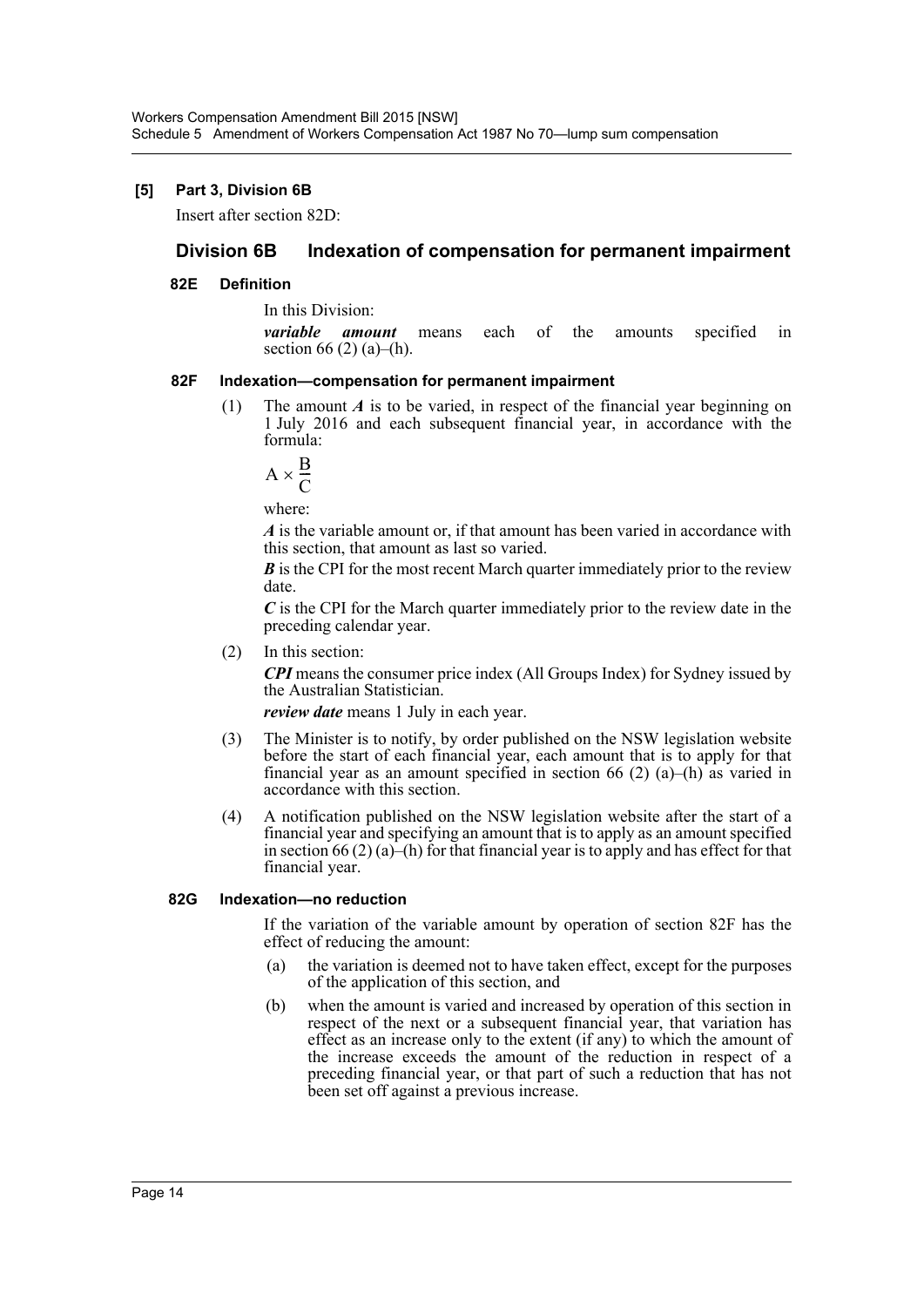#### **82H Indexation—rounding**

Where it is necessary for the purposes of this Division to calculate an amount that consists of or includes a fraction of a whole number, the amount is deemed to have been calculated in accordance with this section if the calculation is made:

- (a) if the amount is less than \$1,000, to the nearest whole \$1, or
- (b) if the amount is \$1,000 or more, to the nearest whole \$10.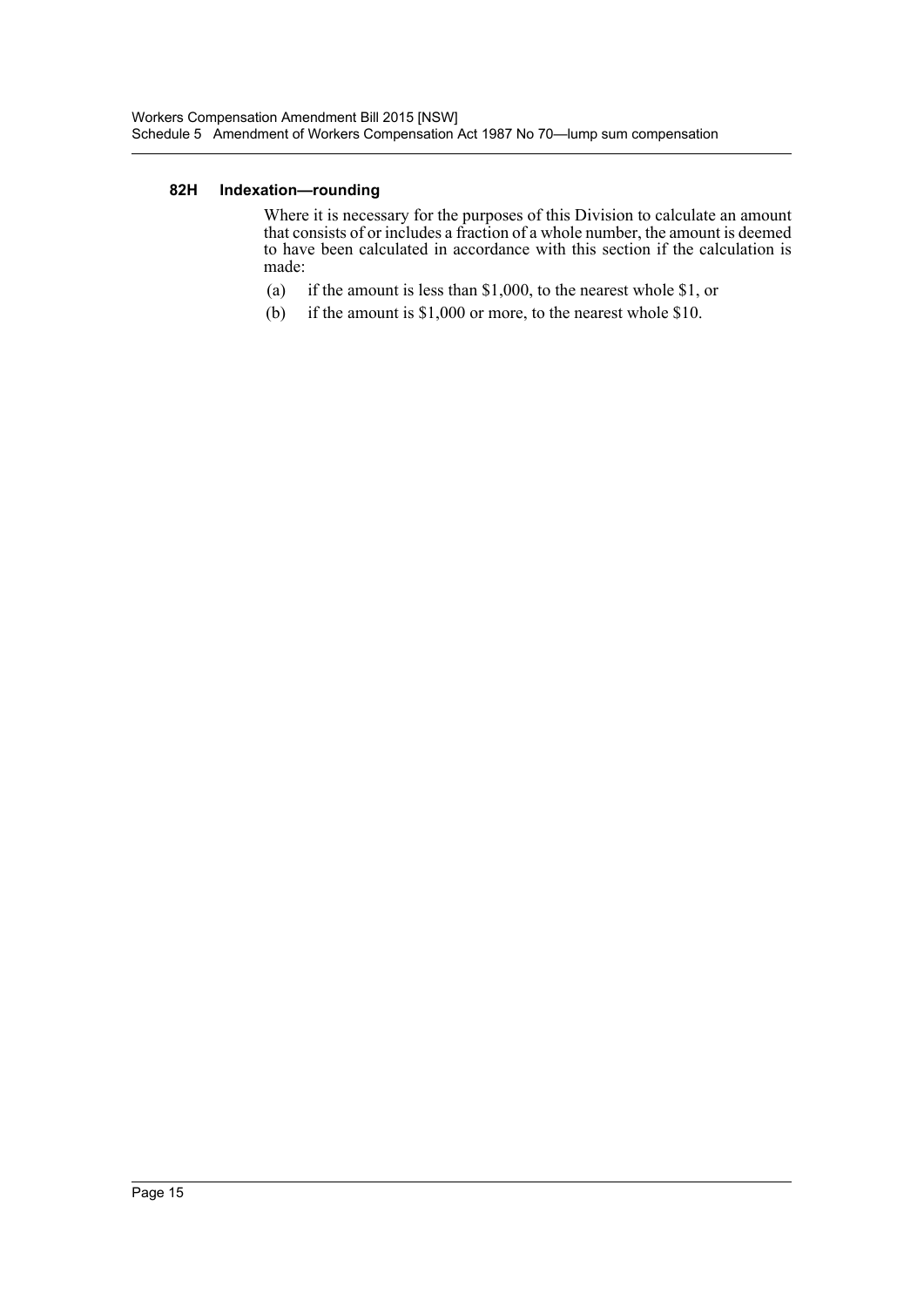# <span id="page-16-0"></span>**Schedule 6 Amendment of Workers Compensation Act 1987 No 70—savings and transitional provisions**

**Schedule 6 Savings, transitional and other provisions**

Insert after Part 19H:

# **Part 19I Provisions consequent on enactment of Workers Compensation Amendment Act 2015**

#### **1 Definitions**

In this Part:

*2012 existing claim* means a claim for compensation made before 1 October 2012.

*2015 amending Act* means the *Workers Compensation Amendment Act 2015*. *existing recipient of weekly payments* means an injured worker who was in receipt of weekly payments of compensation in respect of the injury immediately before 17 September 2012.

# **2 Application of amendments generally**

- (1) Except as provided by this Part or the regulations, an amendment made by the 2015 amending Act extends to:
	- (a) an injury received before the commencement of the amendment, and
	- (b) a claim for compensation made before the commencement of the amendment, and
	- (c) proceedings pending in the Commission or a court immediately before the commencement of the amendment.
- (2) An amendment made by the 2015 amending Act does not apply to compensation paid or payable in respect of any period before the commencement of the amendment, except as otherwise provided by this Part.

## **3 Application of benefits amendments to other Workers Compensation Acts**

The amendments made by the 2015 amending Act do not apply for the purposes of the *Workers' Compensation (Dust Diseases) Act 1942* or the *Workers Compensation (Bush Fire, Emergency and Rescue Services) Act 1987* and a reference in either of those Acts to a provision of the Workers Compensation Acts is a reference to the provision without regard to any amendment made by the 2015 amending Act.

## **4 Savings and transitional regulations**

- (1) Regulations under Part 20 of this Schedule that contain provisions of a saving or transitional nature consequent on the enactment of the 2015 amending Act may, if the regulations so provide, take effect from a date that is earlier than the date of assent to the 2015 amending Act.
- (2) Clause 1 (3) of Part 20 does not limit the operation of this clause.
- (3) A provision referred to in subclause (1) has effect, if the regulations so provide, despite any other provision of this Part.
- (4) The power in Part 20 to make regulations that contain provisions of a saving or transitional nature consequent on the enactment of the 2015 amending Act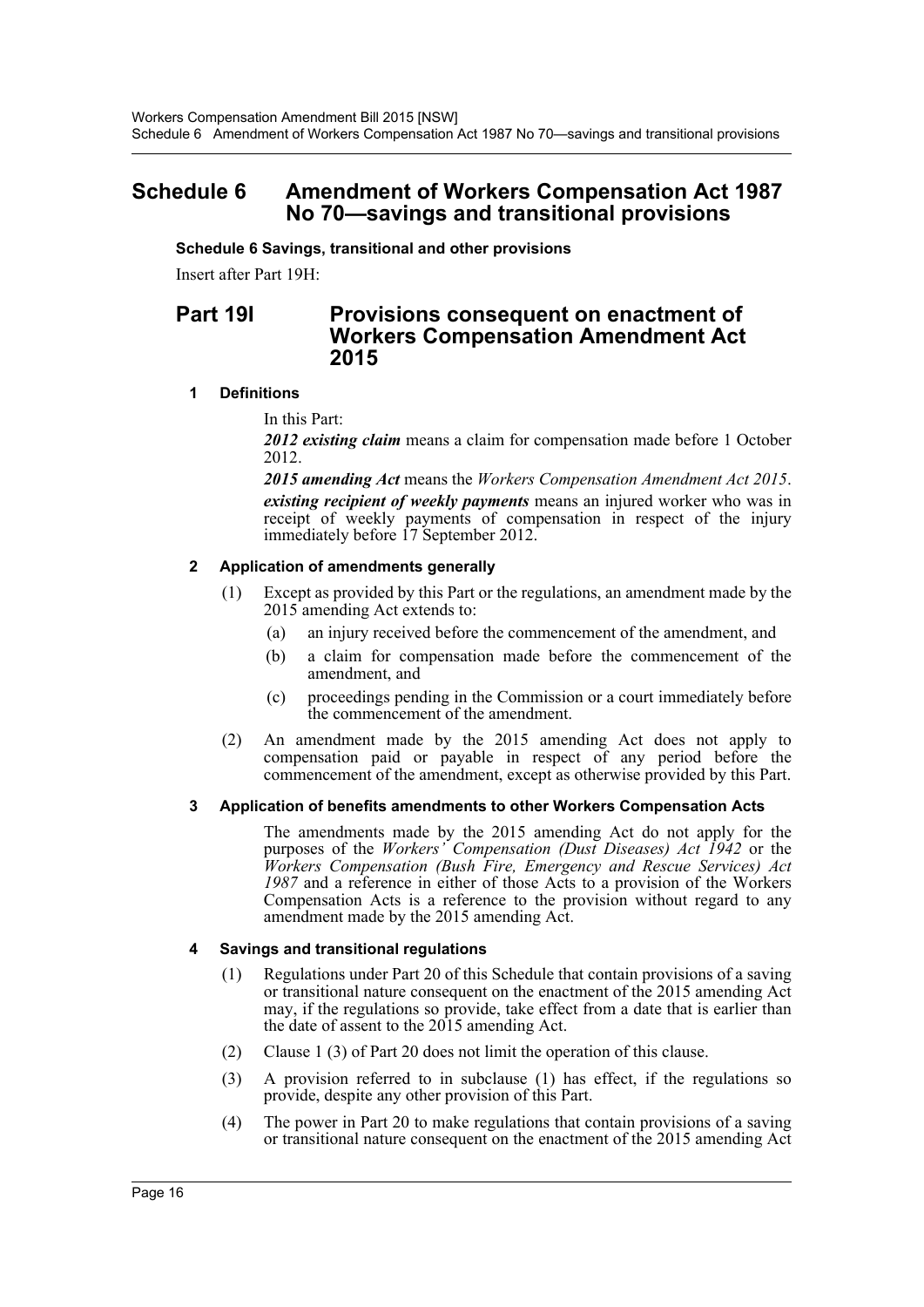extends to authorise the making of regulations whereby the provisions of the Workers Compensation Acts are deemed to be amended in the manner specified in the regulations.

### **5 Death benefits**

- (1) The amendments made by the 2015 amending Act to sections 25 and 26 of the 1987 Act do not apply to deaths that occurred before the date on which the Bill for the 2015 amending Act was introduced into the Legislative Assembly.
- (2) For the purposes of the operation of Division 6 of Part 3 of the 1987 Act in relation to the adjustable amount in section 25 of the 1987 Act, 1 October 2015 is not an adjustment date and the first adjustment date is 1 April 2016. Accordingly, the first adjustment under that Division of that adjustable amount is to be the adjustment provided for under that Division on and from 1 April 2016.

## **6 Workers with highest needs**

(1) In this clause:

*transitional worker* means a worker to whom paragraph (b) of the definition of *seriously injured worker* in section 32A of the 1987 Act applied immediately before the date of assent to the 2015 amending Act.

(2) A transitional worker is taken to be a worker with highest needs for the purposes of Division 2 of Part 3 of the 1987 Act (as amended by the 2015 amending Act) until the degree of permanent impairment is assessed in respect of the worker's injury.

## **7 Review of work capacity decisions**

An amendment made by the 2015 amending Act to section 43 or 44, or to insert Subdivision 3A of Division 2 of Part 3, of the 1987 Act extends to:

- (a) a work capacity decision made before the commencement of the amendment, and
- (b) the review of a work capacity decision for which an application was made before the commencement of the amendment (whether or not the review had commenced before the commencement of the amendment).

## **8 Review of work capacity decisions—recovery of costs**

A legal practitioner is not entitled to be paid or recover any amount for a legal service provided to a worker or an insurer in connection with a review of a work capacity decision for which an application is made under section 44 of the 1987 Act before the commencement of section 44BF of that Act (as inserted by the 2015 amending Act).

## **9 Weekly payments**

- (1) Section 38A of the 1987 Act extends to the determination of the compensation payable in respect of any period of incapacity occurring before the commencement of that section.
- (2) The regulations may make provision for or with respect to the adjustment of the amount of weekly payments of compensation payable to an injured worker as a result of the operation of section 38A of the 1987 Act and this clause.
- (3) Without limiting subclause (2), the regulations may prescribe the period within which any additional amount payable to an injured worker as a result of the adjustment is to be paid.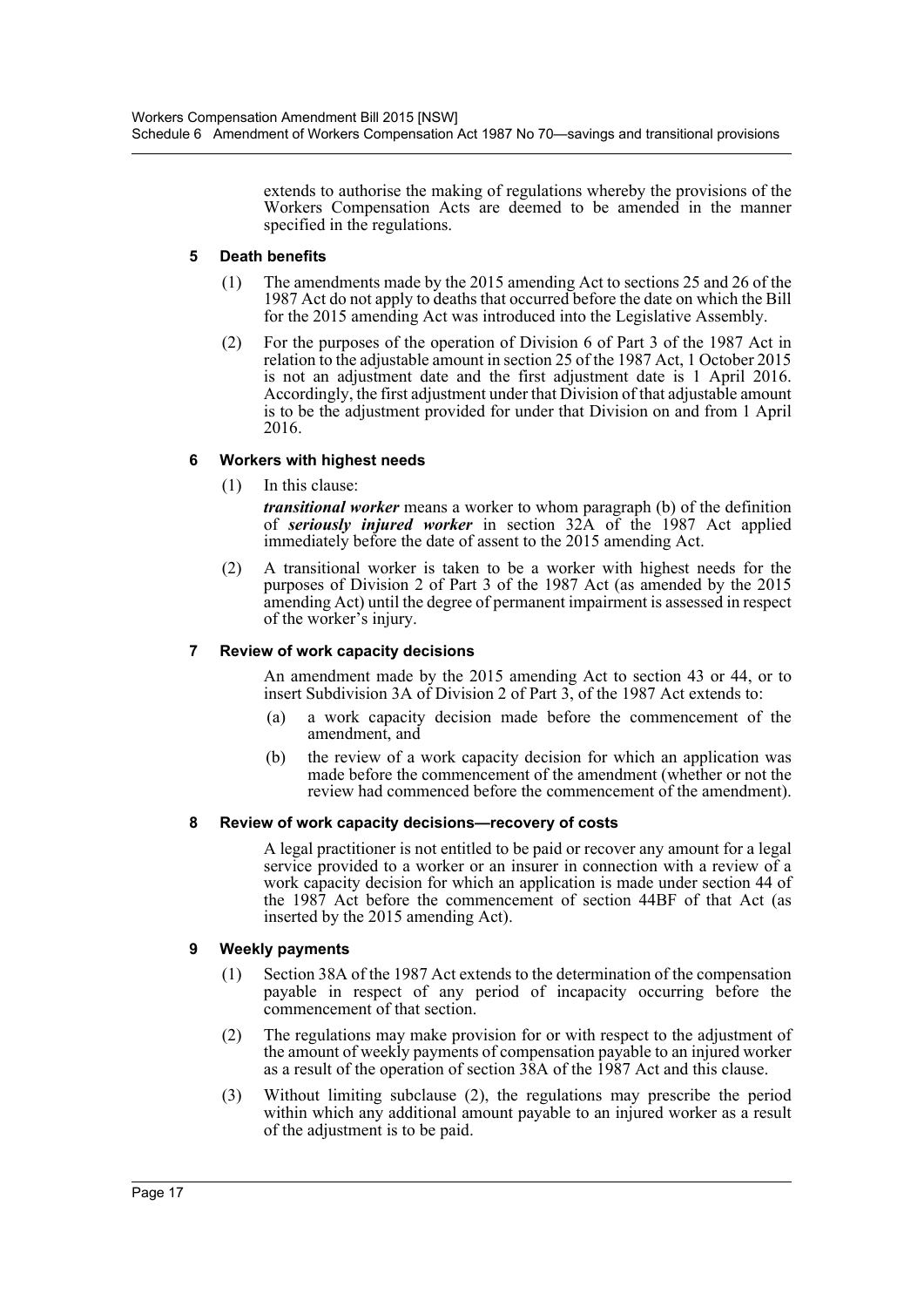#### **10 Termination of weekly payments on retiring age**

The amendment made by the 2015 amending Act to section 52 of the 1987 Act extends to a claim for weekly payments of compensation first made on or after 1 October 2012 but does not apply to a claim made before that date.

#### **11 Medical, hospital and rehabilitation expenses**

- (1) The amendments made by Schedule 3 [1]–[3] to the 2015 amending Act to section 59A of the 1987 Act are for the removal of doubt and, accordingly, that section is taken to have been so amended from its own commencement.
- (2) However, those amendments do not affect any decision of the Commission or a court, or any compromise or settlement, made before the commencement of the amendments.
- (3) Section 59A of the 1987 Act (as inserted by an amendment made by the 2015 amending Act) extends to the compensation payable to an injured worker who:
	- (a) first made a claim for weekly payments of compensation in respect of the injury before the commencement of the amendment, but not before 1 October 2012, or
	- (b) was an existing recipient of weekly payments in respect of the injury.

#### **12 Work assistance**

Section 64B of the 1987 Act (as inserted by the 2015 amending Act) does not apply to work assistance provided before the commencement of that section.

#### **13 Lump sum compensation**

The amendments made to section 66 of the 1987 Act by the 2015 amending Act do not apply to an injury received by a worker before the commencement of the amendments.

#### **14 Police officers, paramedics and firefighters**

- (1) The amendments made by the 2015 amending Act do not apply to or in respect of an injury received by a police officer, paramedic or firefighter (before or after the commencement of this clause), and the Workers Compensation Acts (and the regulations under those Acts) apply to and in respect of such an injury as if those amendments had not been enacted.
- (2) This clause does not apply to an amendment made by the 2015 amending Act to section 25 or 26 of the 1987 Act (or to clause 5 of this Part in its application to such an amendment).

## **15 Coal miners**

(1) The amendments made by the 2015 amending Act do not apply to or in respect of an injury received by a coal miner (before or after the commencement of this clause), and the Workers Compensation Acts (and the regulations under those Acts) apply to and in respect of such an injury as if those amendments had not been enacted.